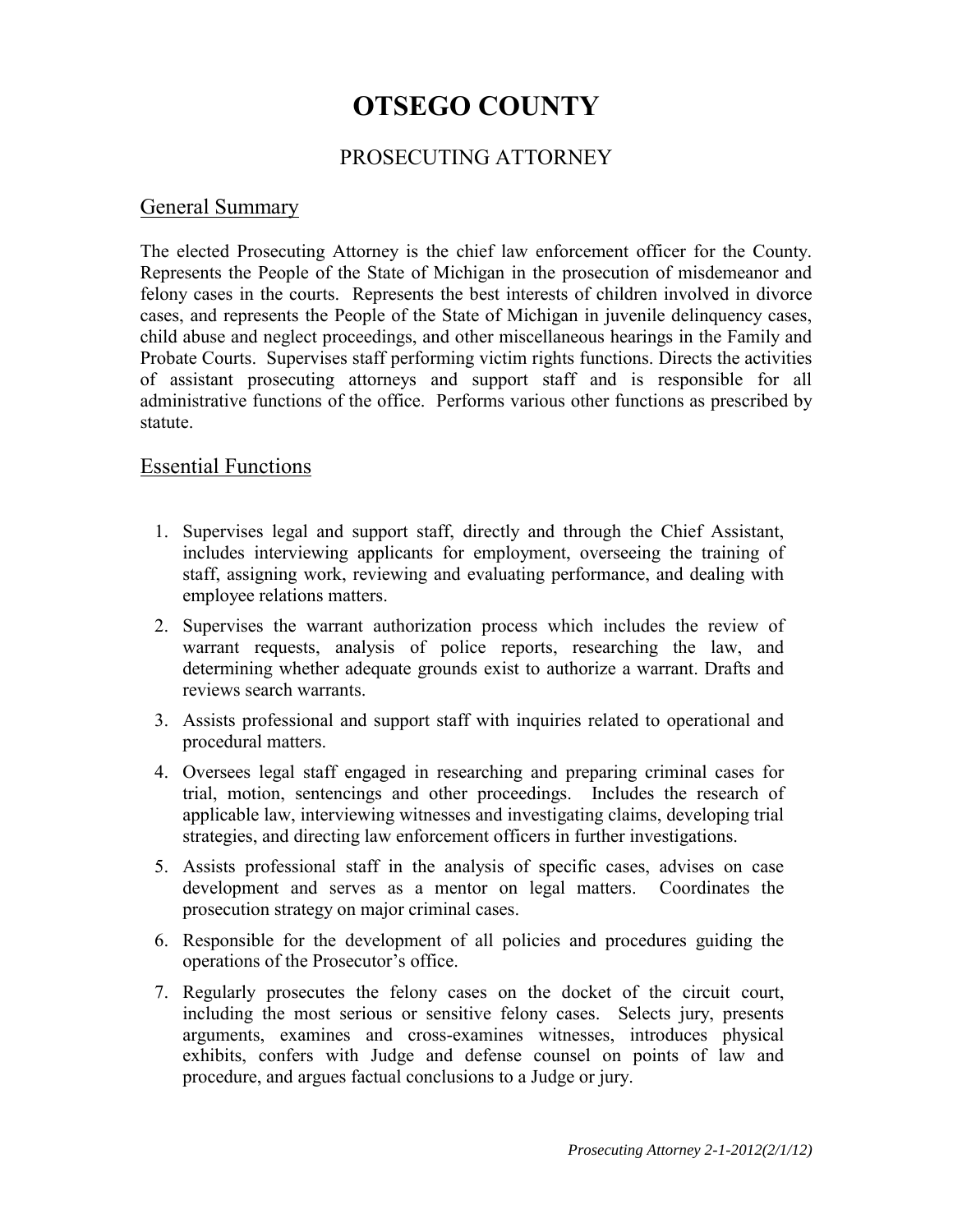# **OTSEGO COUNTY**

- 8. Reviews major criminal investigations and provides legal advice and direction to all police and enforcement agencies in the County.
- 9. Takes the lead on family support matters which includes initiating cases and obtains orders for child support and paternity, preparing legal documents necessary for family support matters, interviews parties and advises them of legal procedures, responsibilities and consequences, and appears in court on proceedings arising out of family support matters.
- 10. Advises and represents the Department of Human Services on child abuse and neglect petitions and actions to terminate parental rights.
- 11. Responsible for all administrative functions of the office including budget preparation and monitoring, data processing, bookkeeping, and related matters.
- 12. Serves in an on-call status to respond to requests for arrest and search warrants.
- 13. Represents the County to a variety of other agencies on law enforcement matters.

### Other Functions

14. None listed.

*An employee in this position may be called upon to do any or all of the above tasks. (These examples do not include all of the tasks which the employees may be expected to perform.)*

### Employment Qualifications

**Education:** Law degree from an accredited law school.

**Experience:** This is an elected position and there is no requirement for experience. For job evaluation purposes, the recommended experience requirement is at least six years of criminal law experience including experience as an Assistant Prosecutor or in a closely related capacity.

**Other Requirements:** Licensed to practice law in the State of Michigan. MS Office proficiency.

*The qualifications listed above are intended to represent the minimum skills and experience levels associated with performing the duties and responsibilities contained in this job description. The qualifications should not be viewed as expressing absolute employment or promotional standards, but as general guidelines that should be considered along with other job-related selection or promotional criteria.*